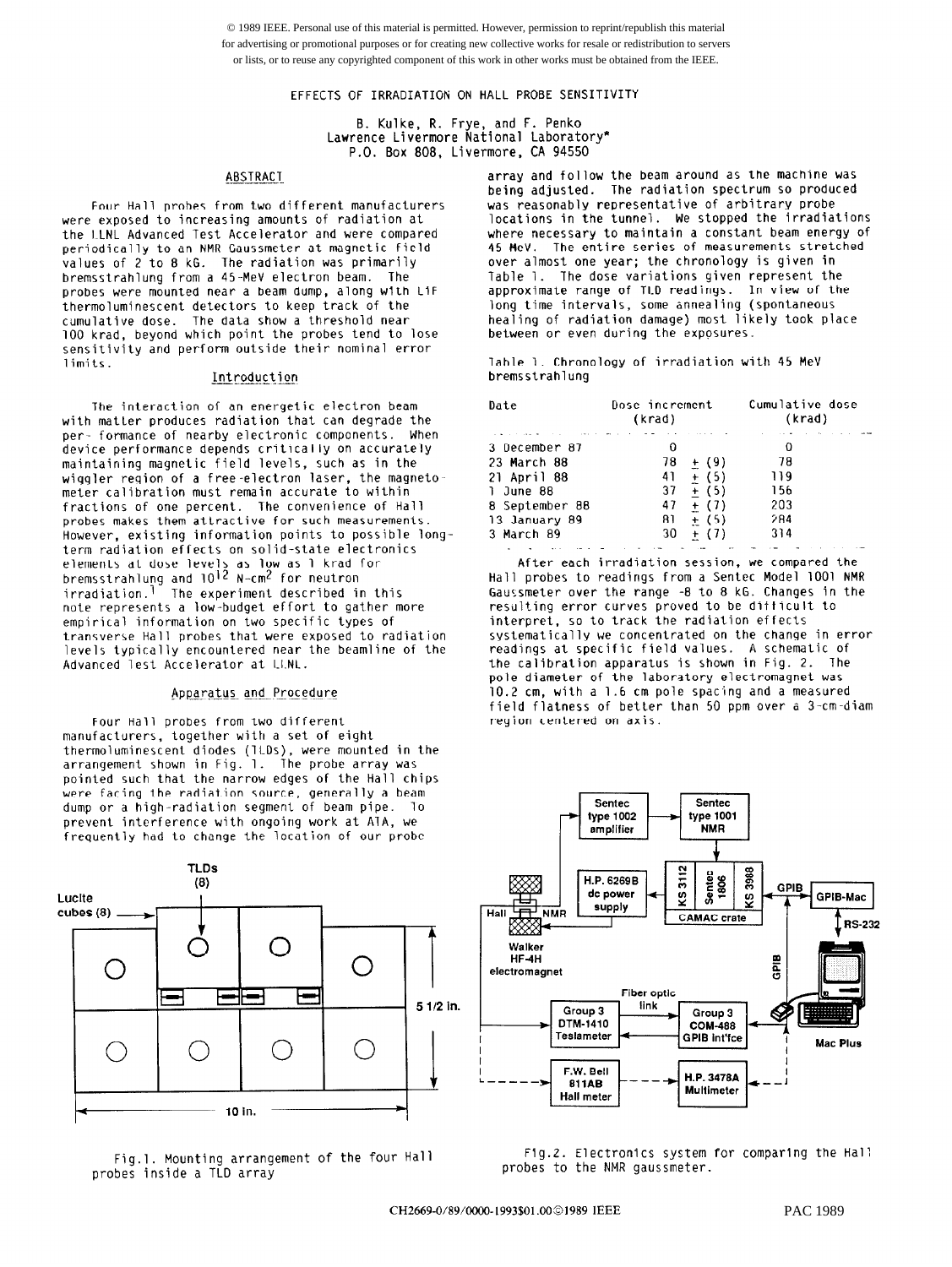For the successive error calibrations, one probe at a time was mounted in a special Lucite holder directly opposite the NMR probe, with the activ elements of the probes placed within less than 15 n of each other and centered on the magnet axis. The Lucite holder was closely fitted to the pole pieces and to the Hall and NMR probe tips to minimize any position-related variations. The probe orientation with respect to the field also was kept the same from run to run. After a 1-hr warmup, the F.W. Bell probes were nulled in a zero-gauss chamber, and the calibration constant was set at the number stamped on each probe shell. The Group 3 probes were zeroed, their gain constant was set to one, and their offset was set to zero. Using LabView software in an Apple Macintosh computer, we first conditioned the electromagnet and then scanned through field values between -10 and 10 kG for the F.W. Bell probes, and between -b and b kG for the Group 3 probes. Field reversal was achieved by reversing the electromagnet current. For each desired field value, we first allowed the power supply to settle for a few seconds and then took 10 field readings, alternating between the NMR and the Hall probes to minimize changes caused by power supply drift, nominally less than 300 ppm. The average for each set of readings was then computed and stored on disk. Because each NMR probe had only a limited range, these probes were changed as required during each run. The

repeatability of our measurements was within 50 ppm. The radiation spectrum is that of a  $45-MeV$ ,  $1-2$ kA electron beam striking a carbon beam dump or the stainless-steel beam pipe wall; we assume that it includes bremsstrahlung, neutrons, and scattered electrons. We infer the magnitude of the neutron component from earlier dosimetry measurements near two separate ATA beam dumps.2 Using measured, normalized dose rates we find that a 50 krad bremsstrahlung exposure at ATA typically is accompanied by a neutron fluence of 0.2 to 5 x loToN-cm\*. However, because the absorbed dose is material dependent3 the dose indicated by the TLD elements may differ from that actually absorbed by the InAs Hall chips by as much as a factor of 2 or 3. For simplicity, the data presented below have been indexed only to the TLD-indicated, cumulative dose.

## Results

A typical calibration curve for an unirradiated Group 3 probe is shown in Fig. 3. The nominal accuracy of this probe is 100 ppm. Fig. 4 shows data for the same probe after irradiation with 314 krad. Both halves of the calibration curve now are tilted and offset from the zero error level. Figures 5 through 8 plot observed error levels vs cumulative radiation dose for all four Hall probes, each sampled at three distinct field values. Neither of the Group 3 probes shows any significant change until the lOO-krad dose level is reached. Probe 43001 then begins to show an increasing error but settles near 1000 ppm. Probe 43002 behaves more erratically, with larger error excursions and stronger dependence on field value and polarity. The F.W. Bell probes largely stay within their lOOO-ppm nominal error envelope, except for some steep excursions to 2000-ppm and beyond after the lOO-krad irradiation level; these excursions appear to anneal out. For negative field values, probe 201675 begins to show some effect even with the first irradial

Based on Ref. 1, we believe that neutron damage is the mechanism responsible for the observed changes in error level. However, because the inferred, direct neutron dose was only about 5 x  $10^{10}$ N $\cdot$ cm<sup>2</sup> which is two to three orders of magnitude below known damage thresholds, the observed effects are attributed







Fig.4. Calibration curve of a Group 3 Hall probe after irradiation to 314 krad.

to neutrons arising from gamma-n reactions nearer to the probes, possibly in the Lucite mounting blocks. We did not attempt a calculation of neutron yield from this source, however.

The conductivity of semiconductors irradiated by neutrons will decrease because of induced carrier removal, i.e., trapping of carriers in radiati induced trapping centers.' As a result of thermal motion, an annealing process may take place, where many of the displaced-atom trapping centers break up and disappear. This process has a time scale ranging from seconds to days and weeks. The observed, nonmonotonic behavior of the error curves is consistent with such annealing.

# Conclusion

We incrementally exposed four Hall probes from two different manufacturers to approximately 300 krad of 45 MeV bremsstrahlung radiation at the LLNL Advanced Test Accelerator. Periodic comparison of the probes with an NMR Gaussmeter, at magnetic field values of 2-B kG, indicates a damage threshold near 100 krad, beyond which point the probes tend to exceed their nominal error tolerance. We conjecture that the loss in sensitivity may be caused by crystal dislocations in the InAs Hall chip arising from neutrons generated in gamma-n reactions. We observe that the radiation effects are not monotonic with cumulative dose, and in some cases appear to go away at the higher doses; we attribute this to annealing of the probe material during or in between the successive irradiations.

#### Acknowledgments

The authors are indebted to Dr. X. Maruyama for an informative discussion of likely damage mechanisms and to Dr. Ian Walker of GMW Associates, for the loan of the Group 3 probes and associated electronics.